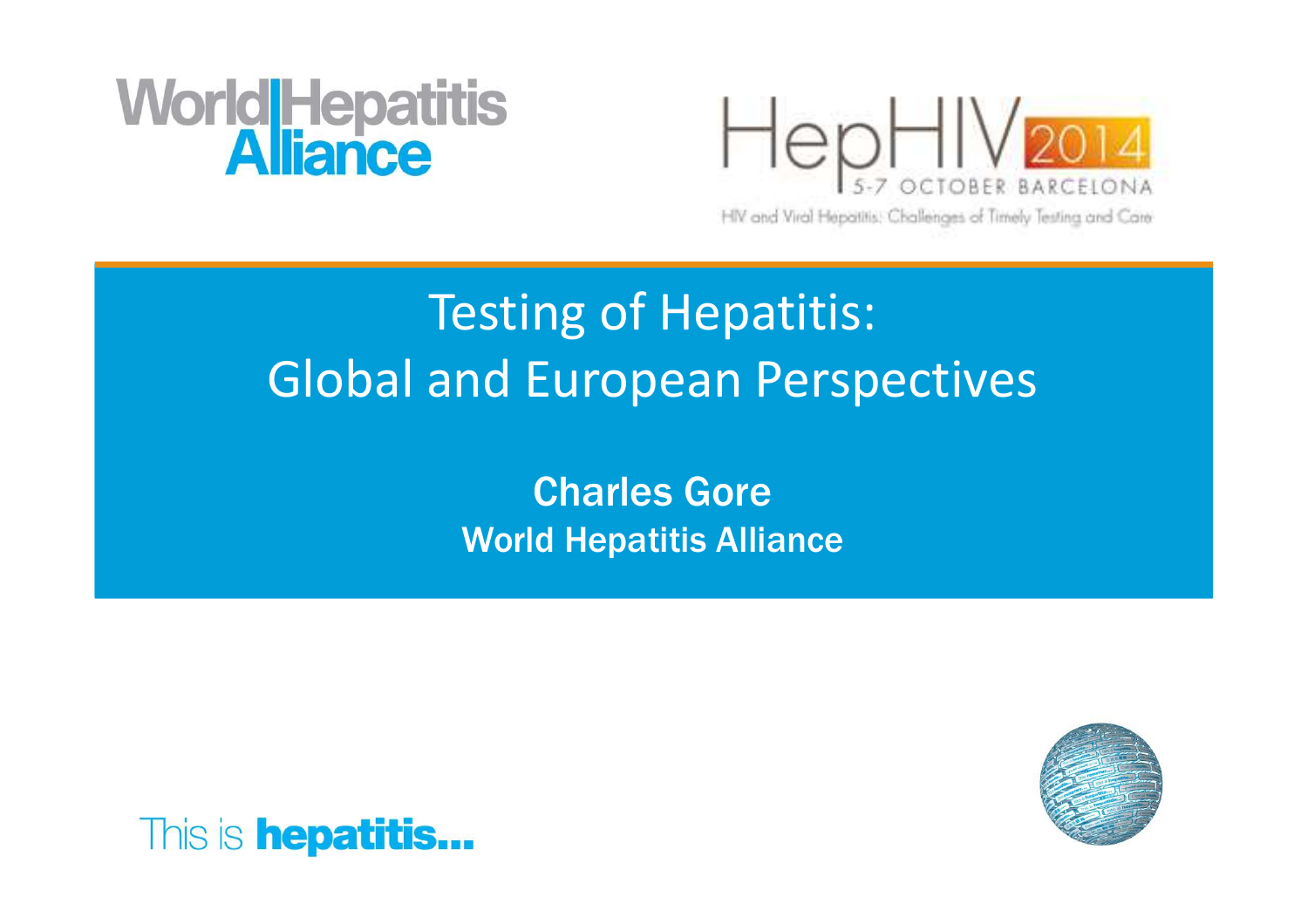#### PurposeDeclaration of conflict of interest

The World Hepatitis Alliance has received funding from:

- $\bullet$ AbbVie
- Achillion•
- •Bayer
- •BI
- BMS
- **Gilead** •
- GSK
- Janssen
- Merck
- Roche•

I do not receive any personal remuneration from either any part of the pharmaceutical industry or from the World Hepatitis Alliance





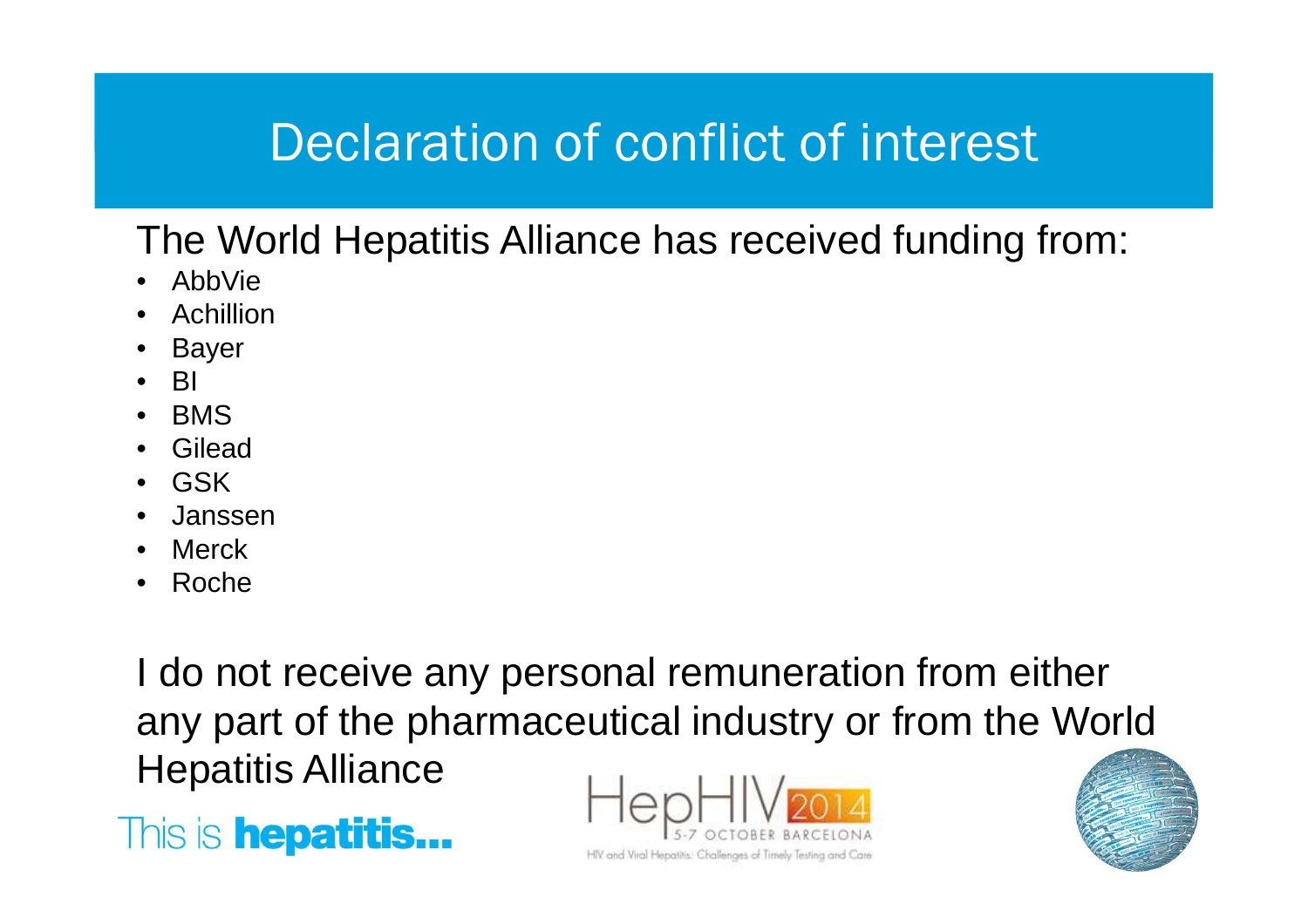### Cascade/continuum of care: HCV and HIV the US example

HCV HIV



\* Chronic HCV-Infected: N=3 500 000

+ Calculated as estimated number chronic HCV-infected (3,500,000) x estimated percentage diagnosed and aware of their infection (49.8%); n=1,743,000. ± Calculated as estimated number diagnosed and aware (1,743,000) x estimated percentage with access to outpatient care (86.9%); n=1,514,667. § Calculated as estimated number with access to outpatient care (1,514,667) x estimated percentage HCV RNA confirmed (62.9%); n=952,726. | Calculated as estimated number with access to outpatient care (1,514,667) x estimated percentage who underwent liver biopsy (38.4%); n=581,632 T Calculated as estimated number with access to outpatient care (1,514,667) x estimated percentage prescribed HCV treatment (36.7%); n=555,883. " Calculated as estimated number prescribed HCV treatment (555,883) x estimated percentage who achieved SVR (58.8%); n=326,859. Note: Only non-VA studies are included in the above HCV treatment cascade.

82% 80 66% 60 37% 40 33% 25% 20  $\mathbf{0}$ **Diagnosed** Linked Retained Prescribed Virally to Care in Care ART Suppressed

This is **hepatitis...** 

HIV and Viral Hepatitis: Challenges of Timely Testing and Care

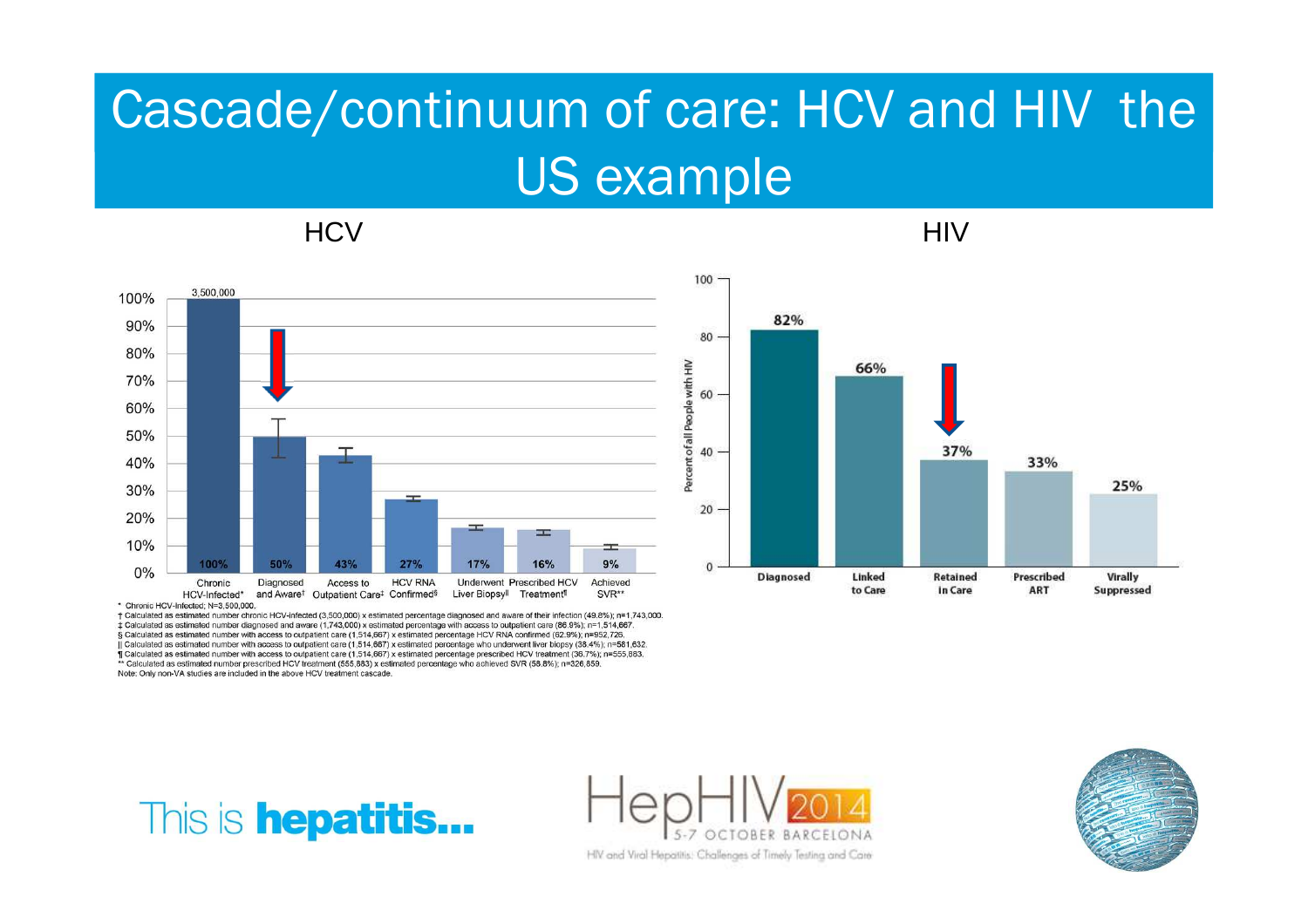### PurposeGlobal diagnosis?

- Very uncertain denominator (i.e. the prevalence)
- •Very poor surveillance
- $\bullet$ Very few developed countries have diagnosed >50% of HCV
- •HCV diagnosis better than HBV
- •Global best estimate <20%





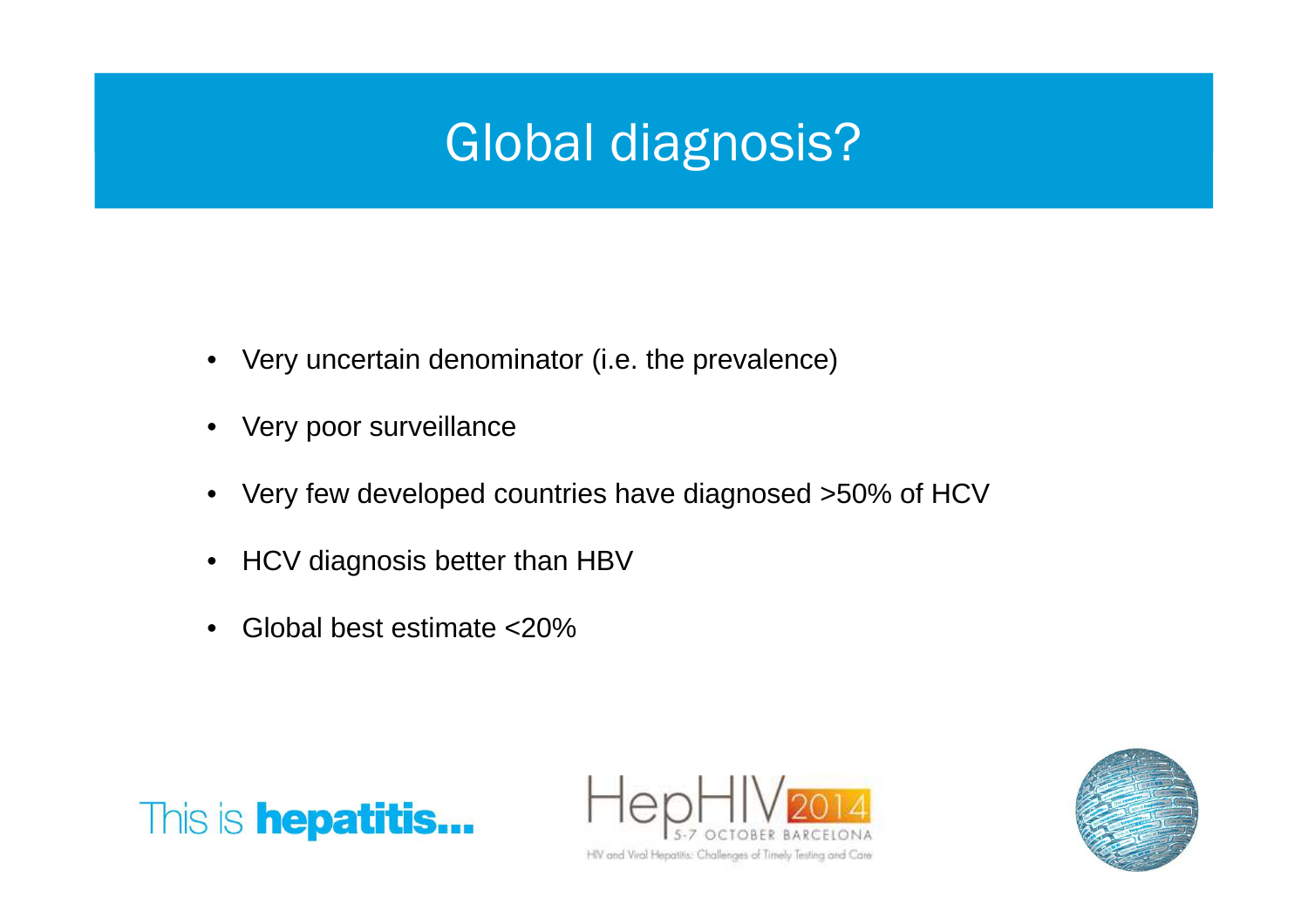### PurposeThe results of low diagnosis

- Low levels of monitoring/treatment
- High rates of mortality

| 2010 Global Burden of Disease<br>(Lancet Dec 2012) | <b>VIRAL HEPATITIS HIV/AIDS</b> |           | TB                  | <b>MALARIA</b> |
|----------------------------------------------------|---------------------------------|-----------|---------------------|----------------|
| <b>ASIA PACIFIC TOTAL</b>                          | 1,012,873                       | 304,628   | 827,567             | 106,729        |
| <b>AMERICAS TOTAL</b>                              | 109,025                         | 74,019    | 25,044              | 1,268          |
| <b>EUROPE TOTAL</b>                                | 123,818                         | 82,009    | 35,803              |                |
| <b>AFRICA &amp; MIDDLE EAST TOTAL</b>              | 198,838                         | 1,004,712 | 307,576             | 1,061,501      |
| <b>TOTAL</b>                                       | 1,444,554                       |           | 1,465,368 1,195,990 | 1,169,498      |





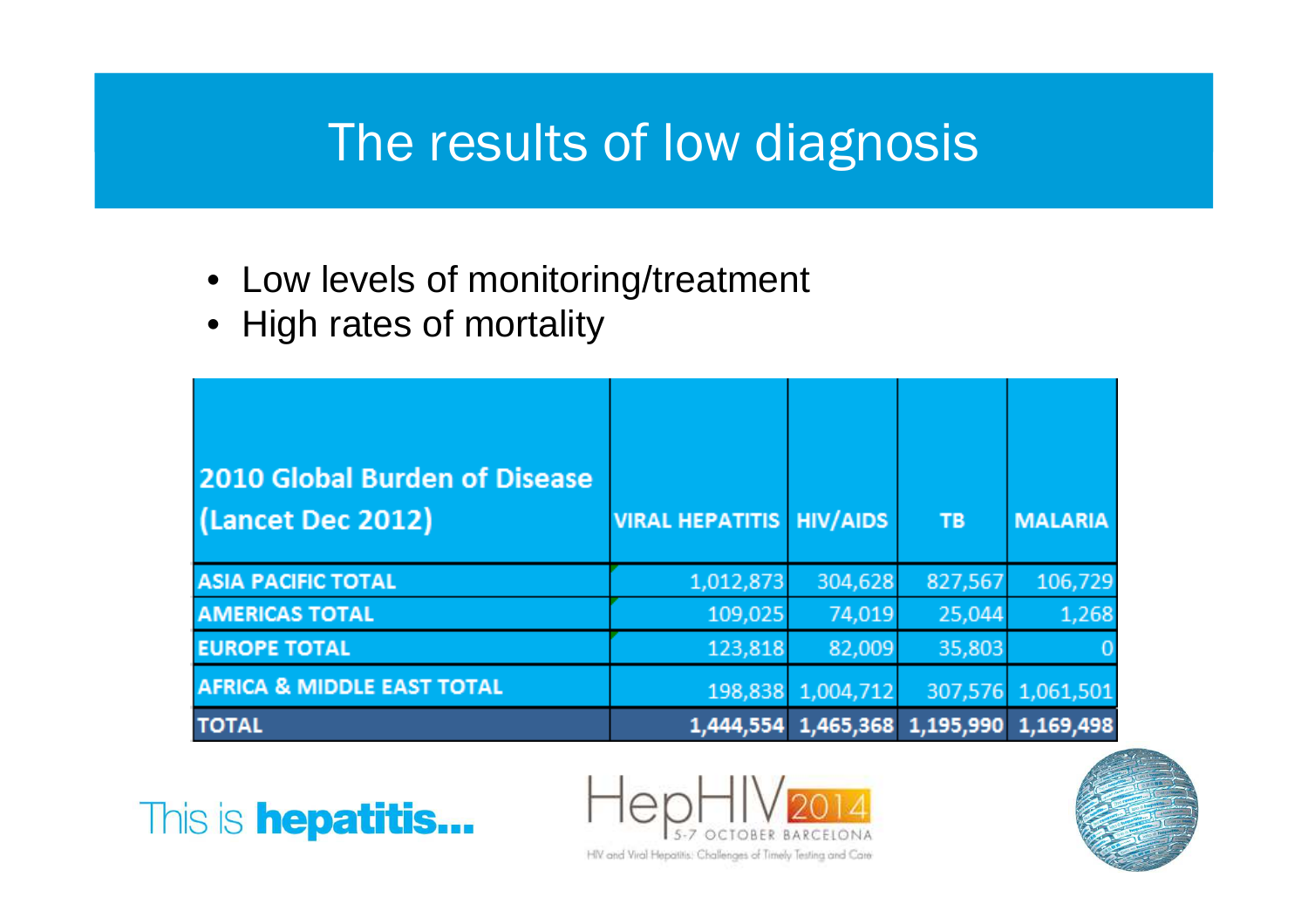### PurposeReasons for low testing/diagnosis in policy

### **Global**

- Screening used to EXCLUDE people, e.g. armed forces, HCW, blood donors
- 48.6% make screening compulsory for HBV•
- 45.2% make screening compulsory for HCV
- Very few, very small screening programmes•
- Treatment of HBV and HCV not seen as cancer prevention (although HBV vaccination is)
- •Hepatitis submerged beneath other priorities

### Europe

- Liver disease and/or viral hepatitis has low profile in most countries -•liver disease, including HBV and HCV, not part of health check-ups
- • Screening programmes, where they exist, limited to certain populations, e.g. MSM, PWID





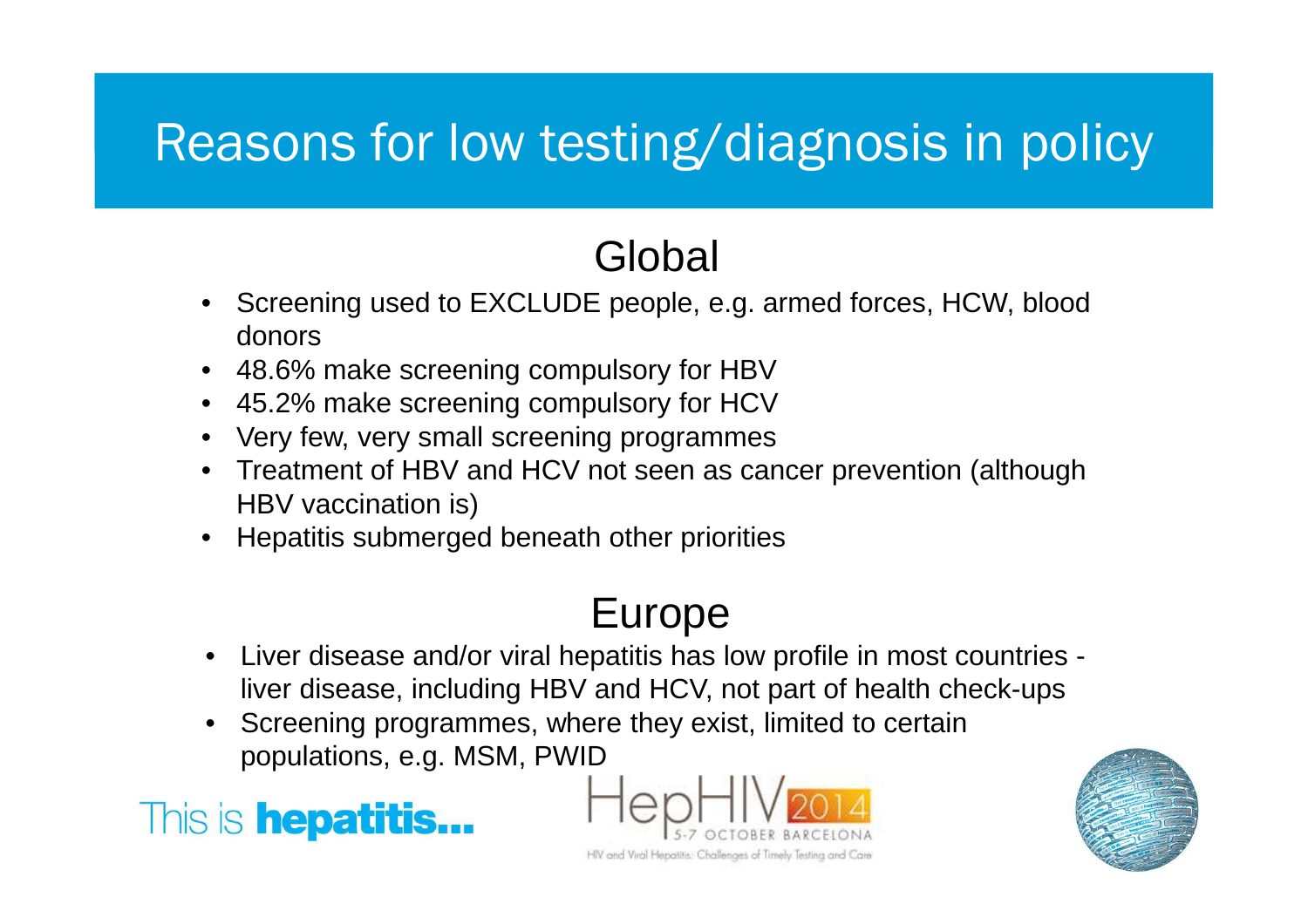### Reasons for low testing/diagnosis on the ground

### Global

- • Low demand from those at risk
	- low awareness
	- feeling well OR
	- symptoms ascribed to other things
	- marginalised communities
	- stigma/discrimination

### Europe

- $\bullet$  Little action from family doctors
	- too busy for case-finding
	- viral hepatitis too rare to engage them in most countries
	- lack of knowledge of symptoms till ESLD
	- lack of understanding about abnormal LFTs





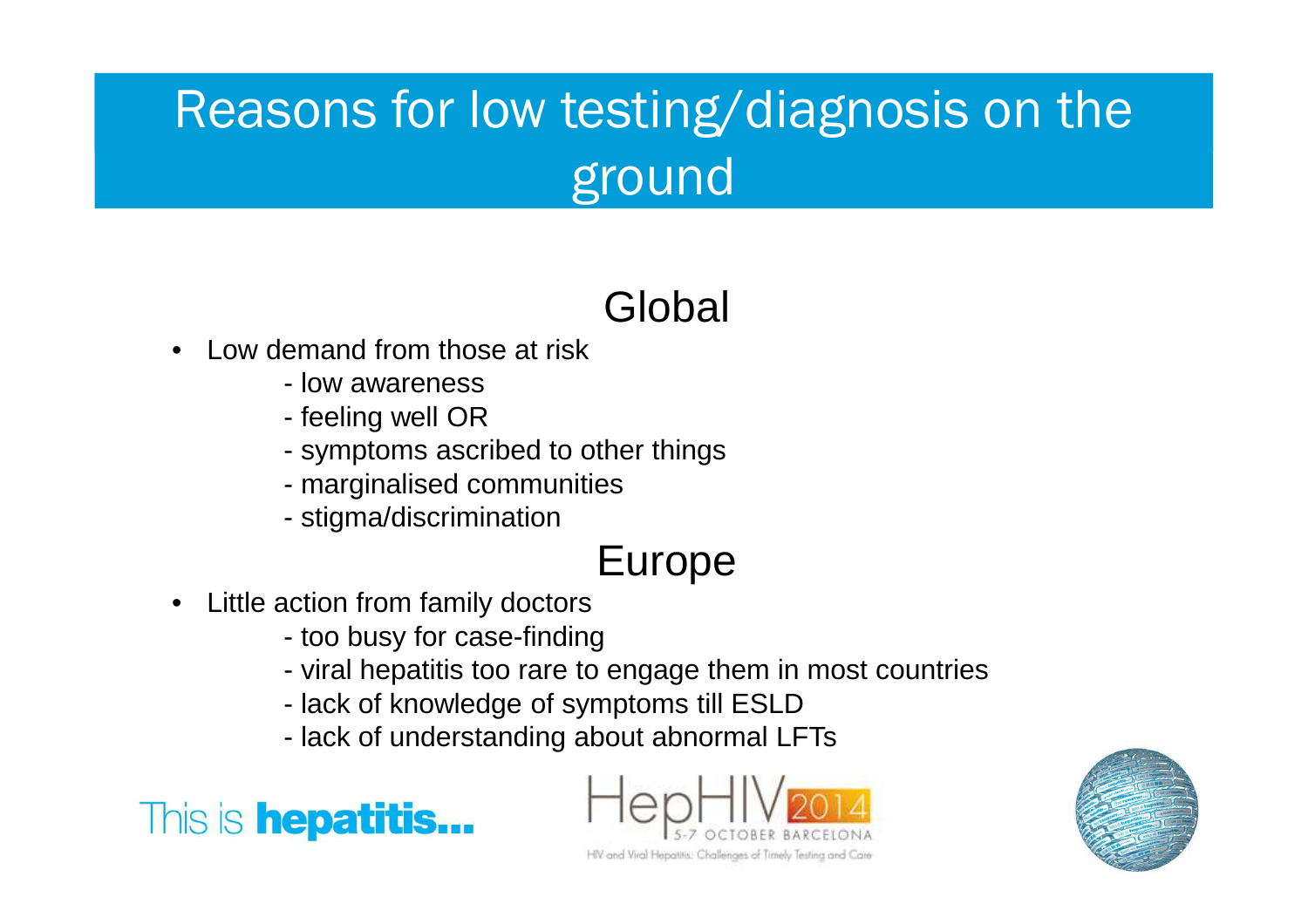### PurposeWhy is it so important to change this?

### Efficacy of treatment

- HBV treatment prevents disease progression and cancer
- HCV treatment prevents disease progression and cancer and cures HCV•BUT (even affordable) drugs are irrelevant if no-one knows they need them

### Momentum and demand

- •WHA67.R6 – 'preventing, diagnosing and treating'
- WHO to assess elimination and establishment of goals
- Link to cancer IARC: "we cannot treat our way out of the cancer problem.  $\bullet$ More commitment to prevention … is desperately needed"
- •ECDC framework/WHO region
- •Patient advocacy





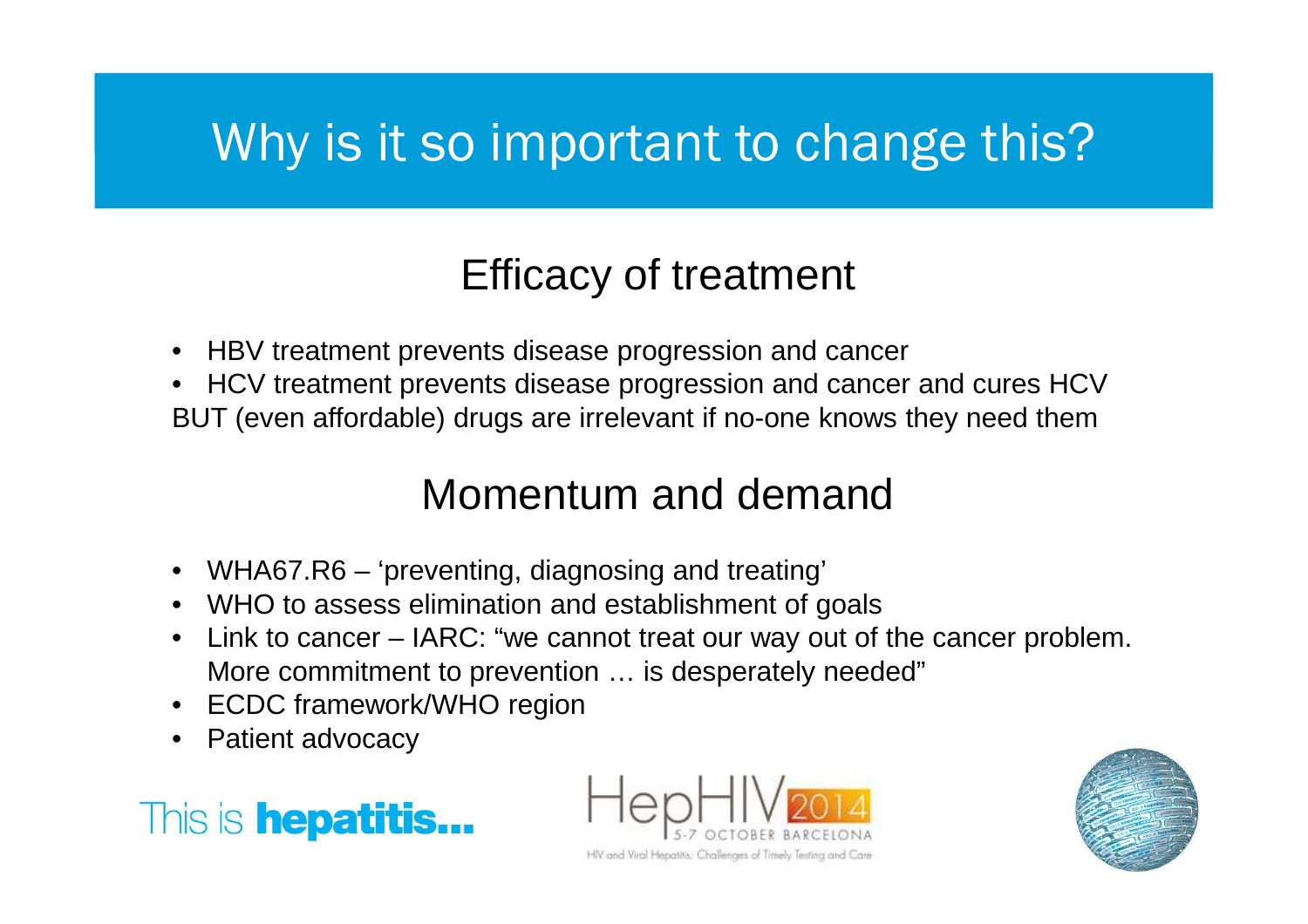#### PurposeEthics of testing independent of treatment

Without treatment testing burdens someone with knowledge of their statusA positive diagnosis exposes someone to stigma/discrimination



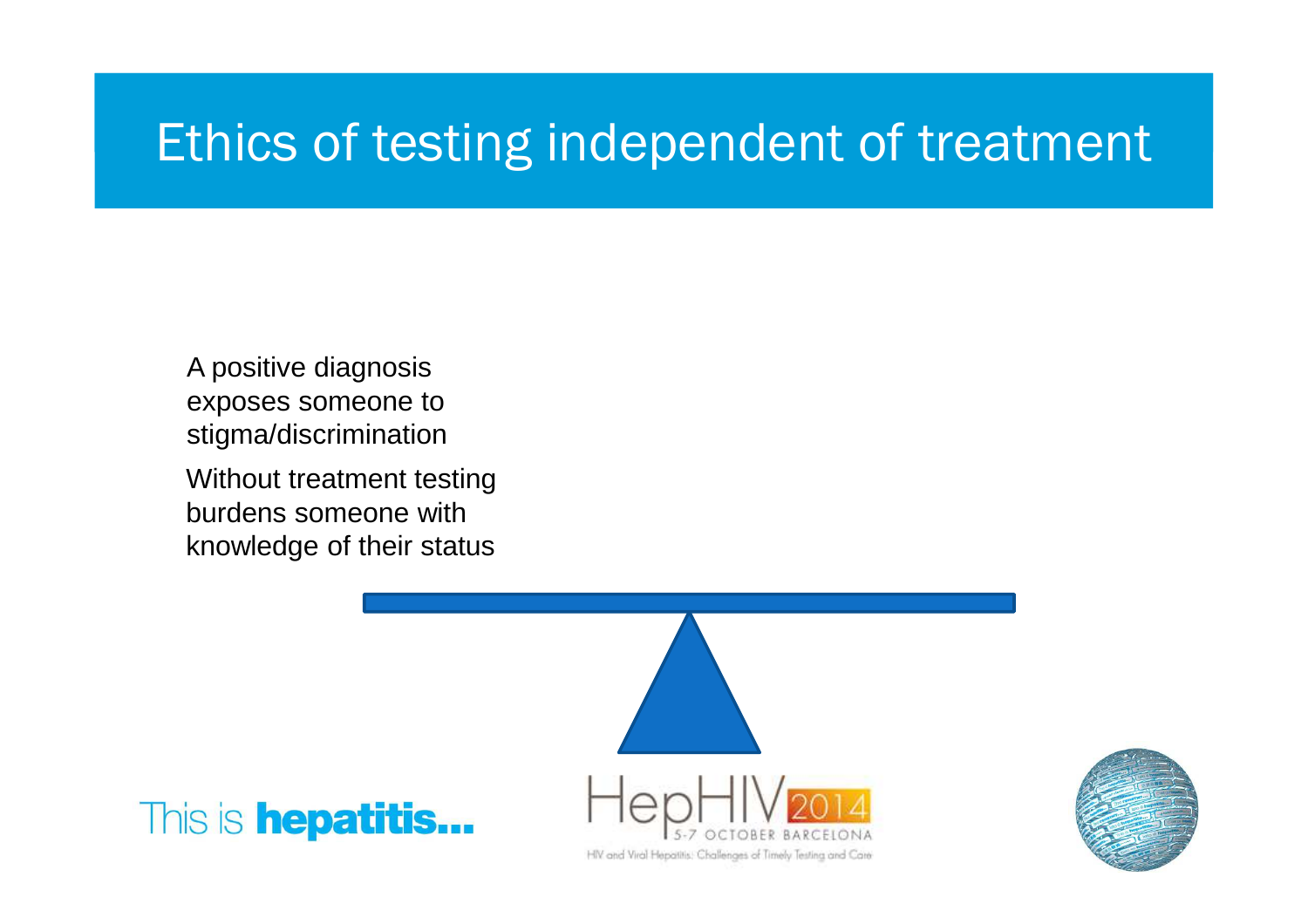#### PurposeEthics of testing independent of treatment

A positive diagnosis exposes someone to stigma/discrimination Status knowledge is needed to prevent transmission to family/SOs

Reducing alcohol is an effective 'treatment'

Without treatment testing burdens someone with knowledge of their status

This is **hepatitis...** 



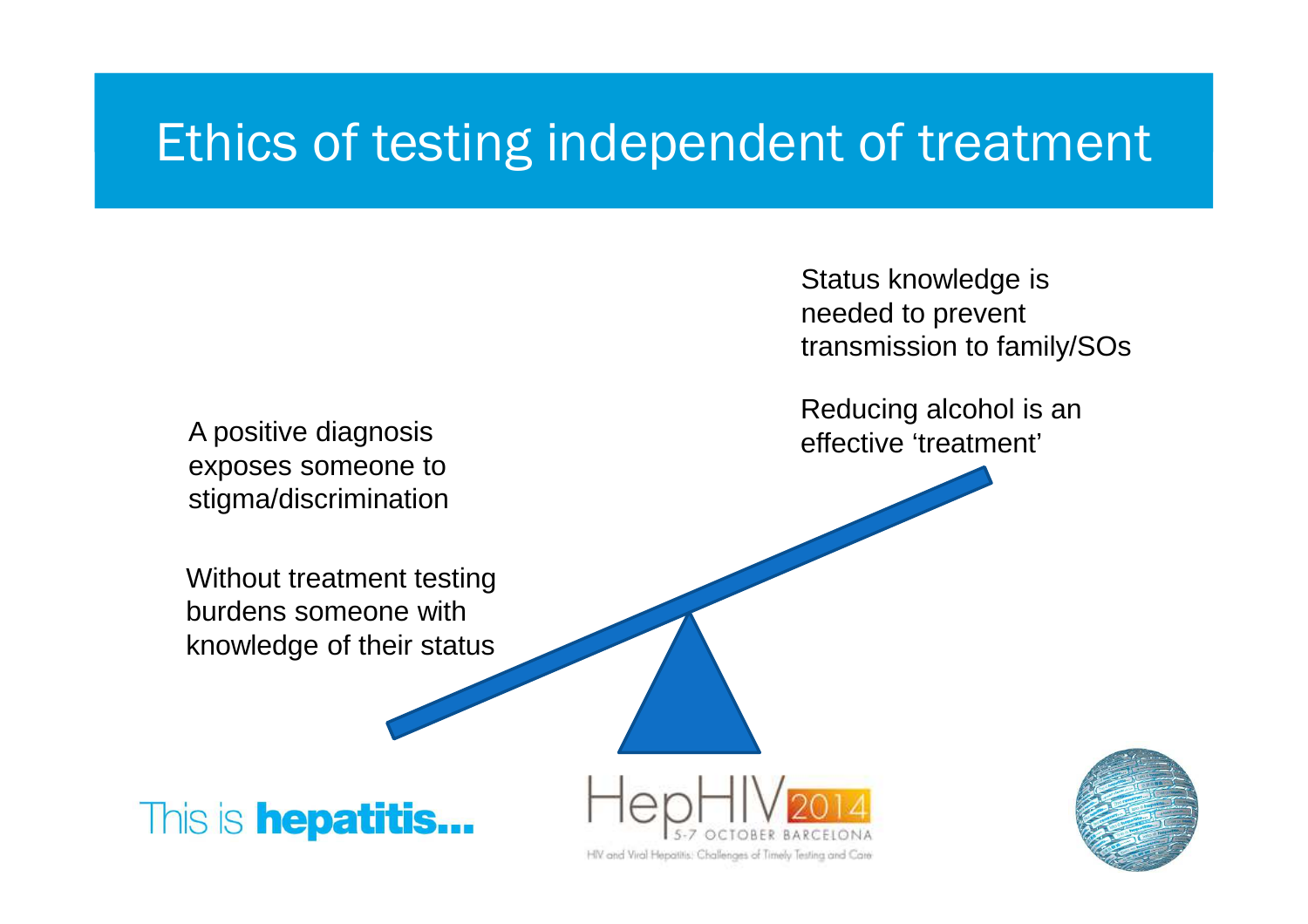#### PurposeEthics of testing independent of treatment

A positive diagnosis exposes someone to stigma/discrimination

Without treatment testing burdens someone with knowledge of their status

Status knowledge is needed to prevent transmission to family/SOs

Reducing alcohol is an effective 'treatment'





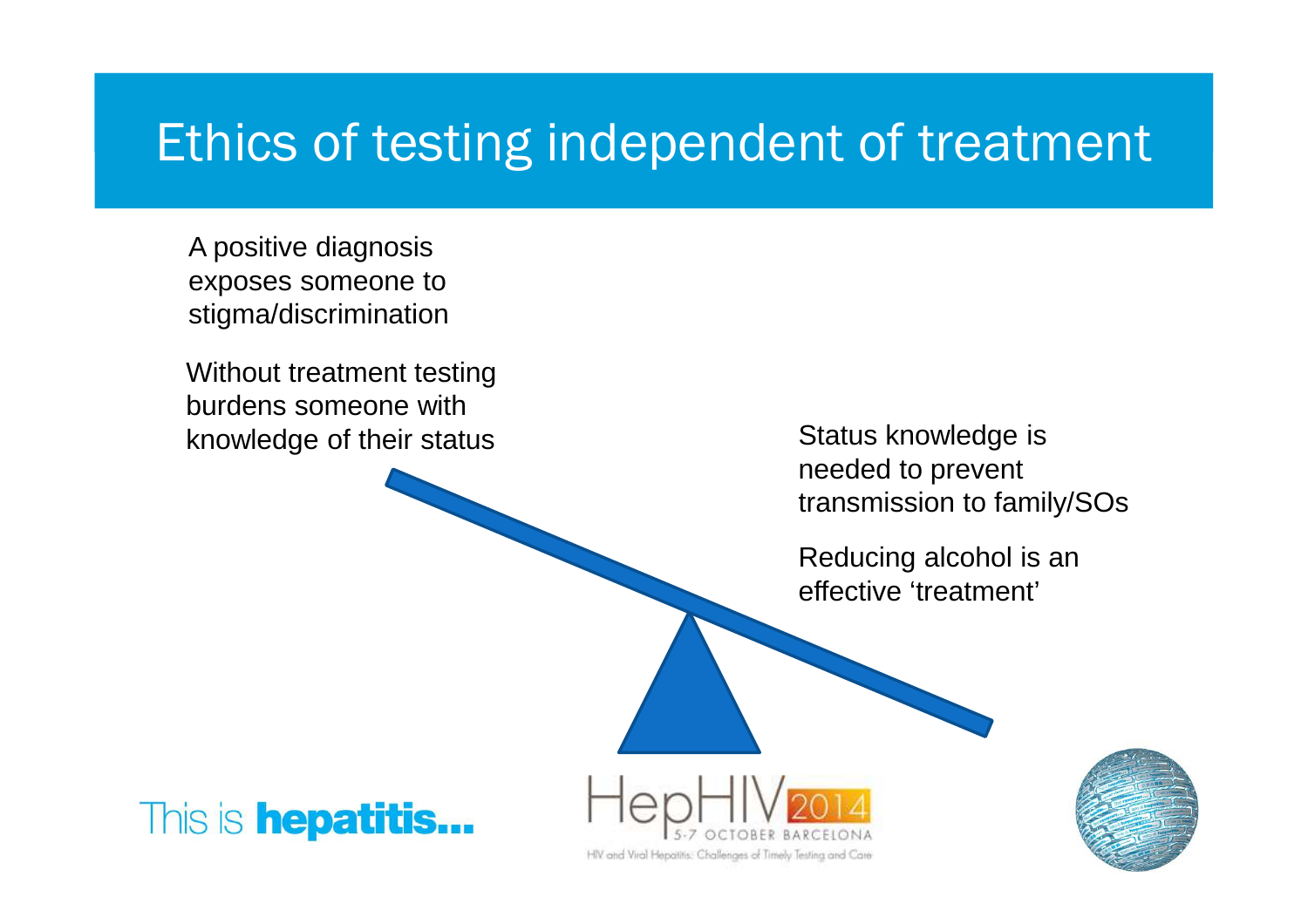### Options to increase diagnosis

### Increase demand from those at risk

#### **Issue**

- Low demand from those at risk •
	- low awareness
	- feeling well OR
	- symptoms ascribed to other things
	- marginalised communities
	- stigma/discrimination

#### Solution?

- General awareness campaigns
- BUT depends on epidemiology, culture, cost, willingness to take action
- Targeted awareness campaignsBUT depends on willingness to take action





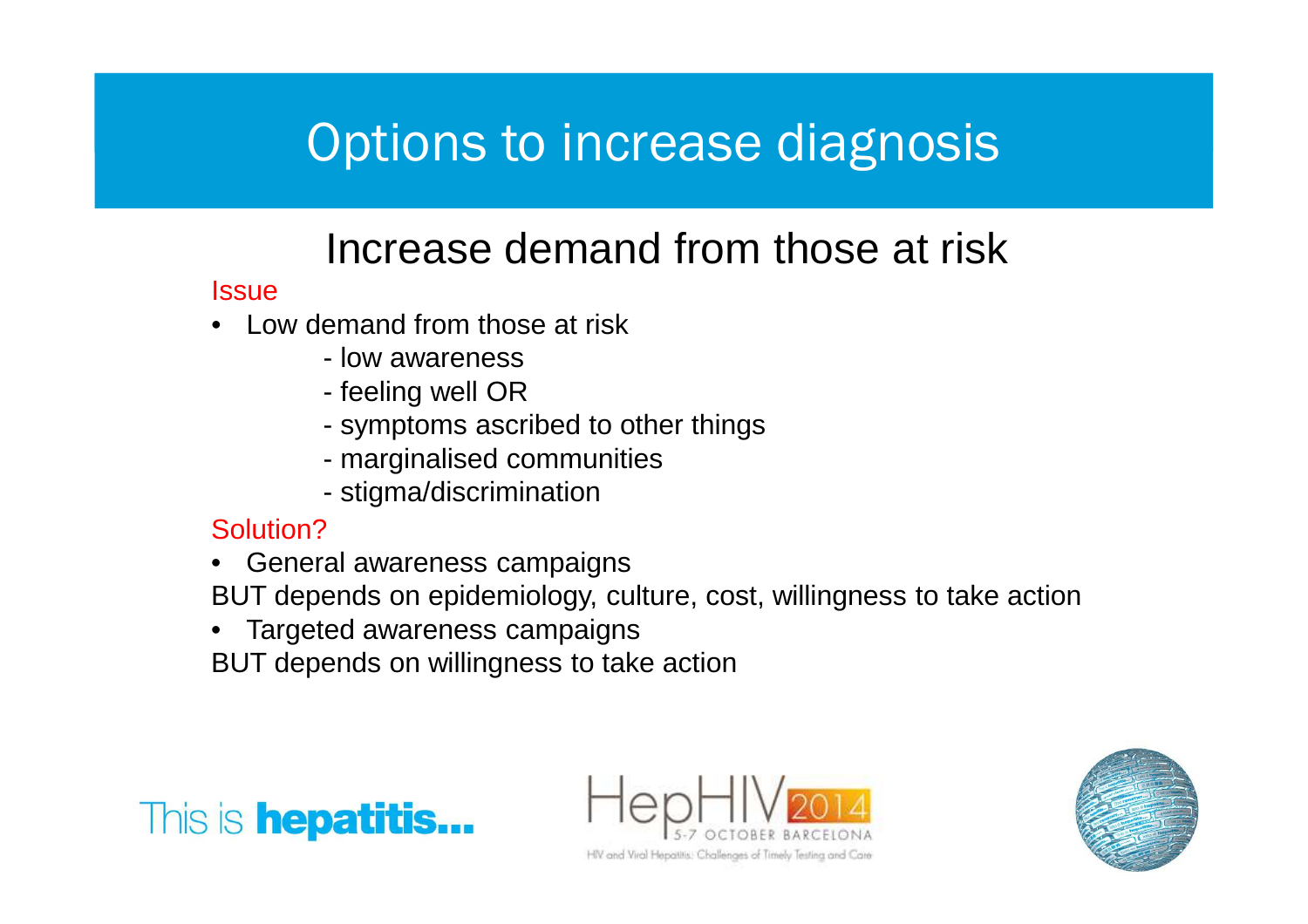### PurposeOptions to improve testing/diagnosis

### Increase case-finding

#### **Issue**

- Little action from family doctors $\bullet$ 
	- too busy for case-finding
	- viral hepatitis too rare to engage them in most countries
	- lack of knowledge of symptoms till ESLD
	- lack of understanding about abnormal LFTs

#### Solution?

- Incentivise testing or make it a national priorityBUT can this be justified in most countries?
- •Train them

BUT a long-term solution only





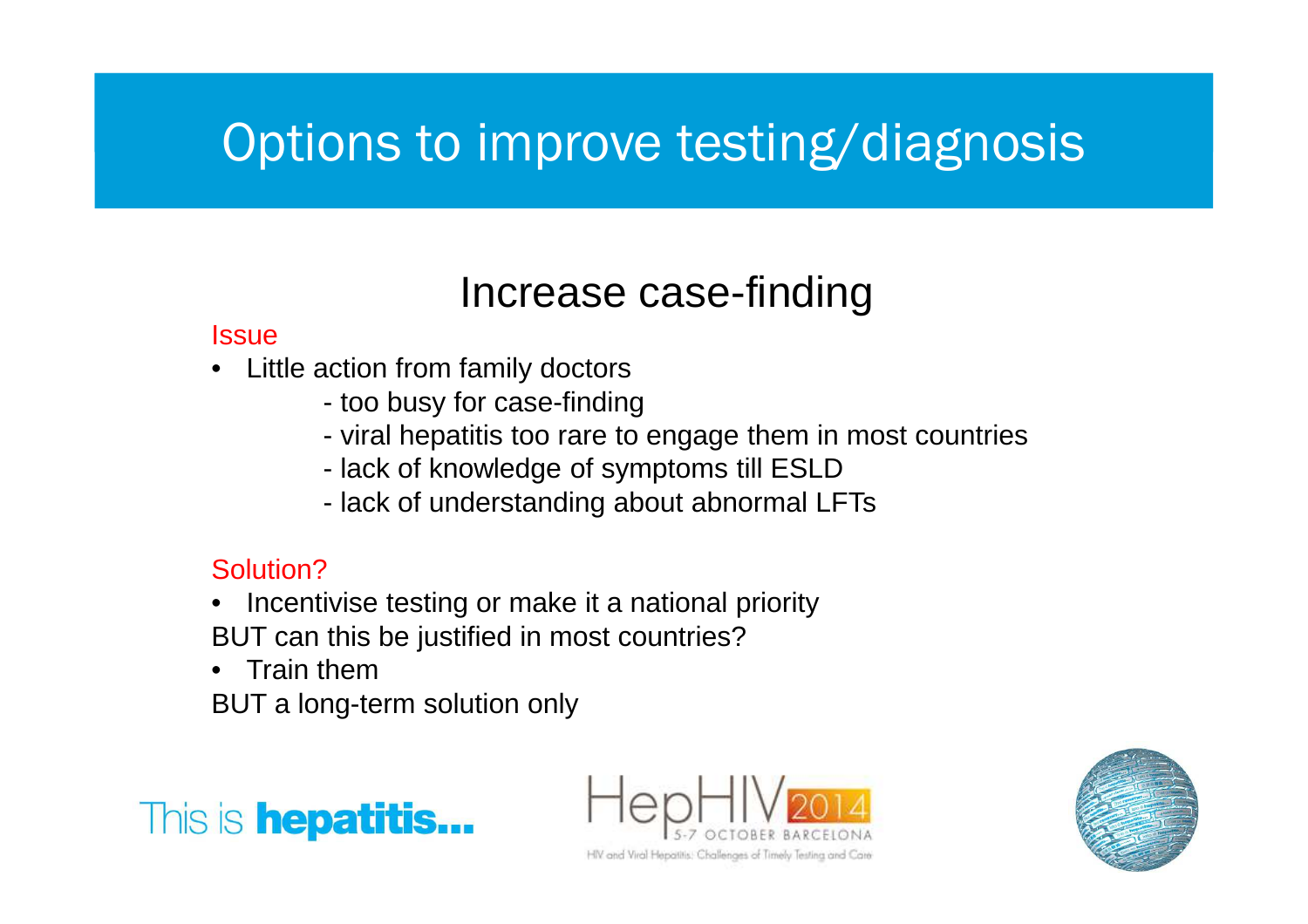### PurposeOptions to improve testing/diagnosis

### **Screening**

#### **Issues**

- Effectiveness of screening (and linkage to care)?•
- Cost and cost-effectiveness (includes cost of treatment)?•
- •Who to screen?
- •Stigma?

#### Solutions?

- Involvement of civil society•
- Find ways to lower cost (e.g. combining with other tests, HCV with HBV •and HIV in pregnant women)
- • Define the groups with the highest prevalence and those with most need (likely to be most cost-effective)
- • Non-stigmatised screening, e.g. by age (US 'baby-boomers' HCV prevalence of 3.3% vs 0.55%), by location (drug services, prisons, HIV clinics, community centres, mosques, ante-natal clinics), by region of origin



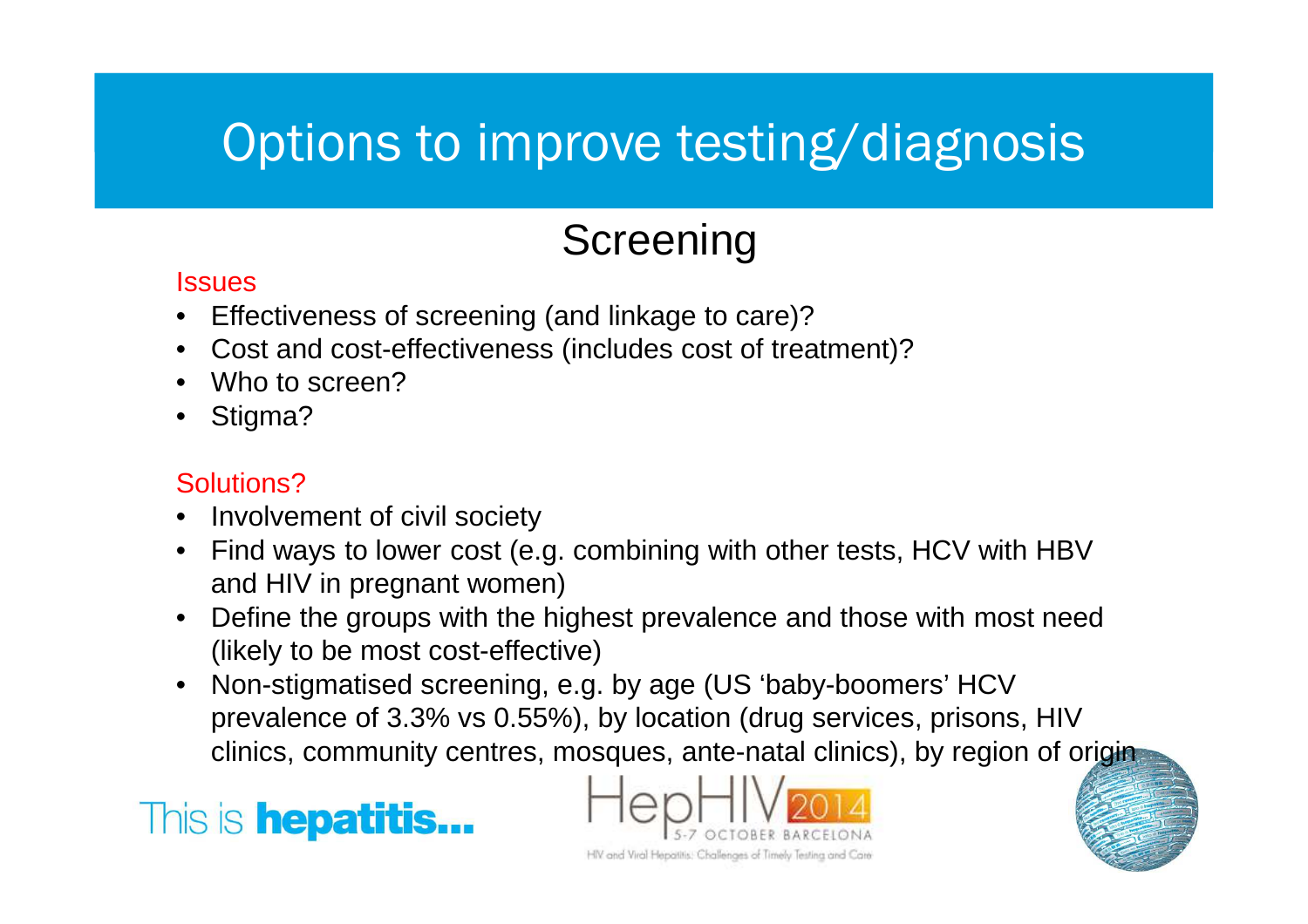### Screening

We need to stop asking IF we can increase diagnosis and IF it's cost-effective

And ask instead

HOW we can increase testing and HOW we can make it cost-effective